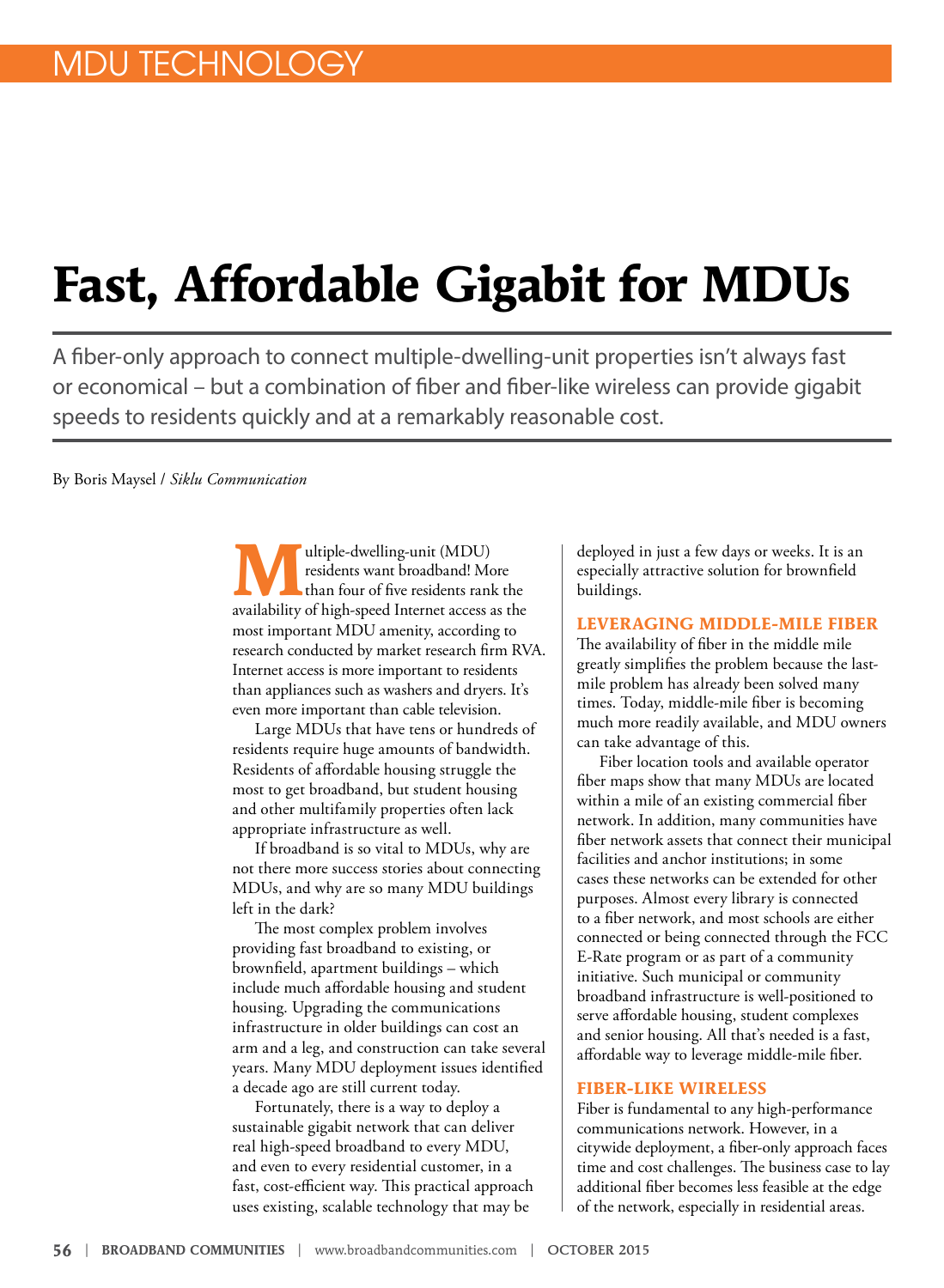In the last few years, one major breakthrough in wireless technology has been the commoditizing of millimeterwave equipment. Equipment that operates in these frequency bands can provide multigigabit capacity, is immune to interference and is suitable for deployment in dense areas. All in all, millimeter-wave wireless is a very costeffective solution, particularly for the last mile. This approach is already widely used by wireless ISPs across the country to connect businesses in multitenantunit buildings, and it is easily scalable to residential MDUs.

Adding fiber-like wireless connectivity to the toolkit introduces a new paradigm to swiftly provide fiber-grade services with a low investment. The middle mile remains fiber, and the last mile becomes wireless. This approach is called hybrid fiber-wireless, or HFW. It is a hybrid topology that takes advantage of an existing fiber network and utilizes state-of-the-art wireless technologies without compromising performance or reliability – and it has minimal risk.

Imagine connecting every MDU within 2 miles of the fiber point of presence (POP) to multigigabit speed in just a matter of days.

#### **MILLIMETER-WAVE Q&A**

*How do millimeter-wave frequencies provide such very high capacity?* There are actually two frequency bands called millimeter waves: the E-band and the V-band. In the United States, the E-band has 10 GHz of available spectrum (71–76 GHz paired with 81– 86 GHz), and the V-band has "only" 7 GHz of free spectrum. In fact, the V-band has more free frequencies than all the unlicensed bands put together. This huge amount of bandwidth enables the use of wide channels – 250 MHz, 500 MHz or even wider. Using simple modulation schemes on these channels provides true, reliable gigabit capacity – and beyond.

## *Why are millimeter waves immune to interference?*

Several things happen at very high frequencies. First, according to the Friis



Figure 1: Millimeter-wave signals are highly focused and thus have little interference.

transmission equation (which says that signal loss is proportional to the square of the frequency), signal attenuation increases. At the same time, the antenna (for a given size) becomes more directive – that is, a higher proportion of its signal is transmitted in the desired direction, and it provides more gain.

At high frequencies, as illustrated by the green band in Fig. 1, the electromagnetic signals transmitted are more focused. Interference signals that leak via antenna side lobes (unwanted radiation in directions other than the main direction) are highly attenuated both because the side lobes are small to begin with and because free space loss (overall signal attenuation) is high.

As a result, there is virtually no interference in these bands, which makes them extremely suitable for deployments in dense areas. In addition, there are nine 500 MHz channels in the E-band frequencies, and with

two available polarizations (different orientations within the same channel), network performance is rock solid.

*Why do millimeter-wave links cost so little?* Network costs include operating expenses (opex) and capital expenses (capex).

Let's start with opex. Because millimeter-wave bands are immune to interference, no radio planning is required, and therefore there is no work for the regulator. Spectrum license fees range from very low to none. Installation is easy as well. With a proper alignment mode and simple tools, installation of a radio link can take 15 minutes.

Now for the capex. Millimeterwave technology has advanced, and the old bulky, heavy, split-mount radios based on military technology have been replaced by compact, highly integrated, all-outdoor units based

Millimeter-wave radios were originally developed for military applications, and they were bulky, heavy and expensive. Now they've been commoditized.